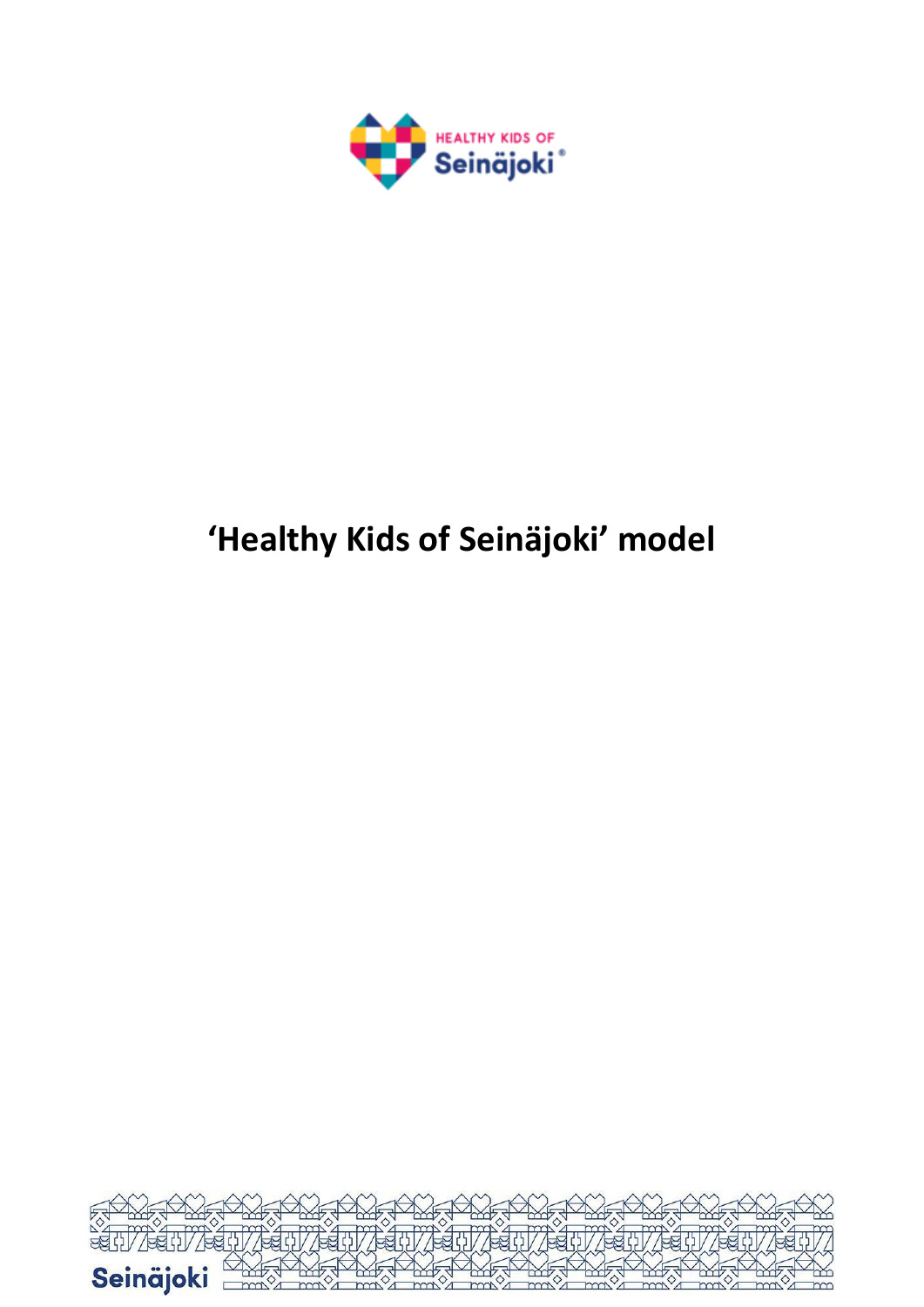# **Content**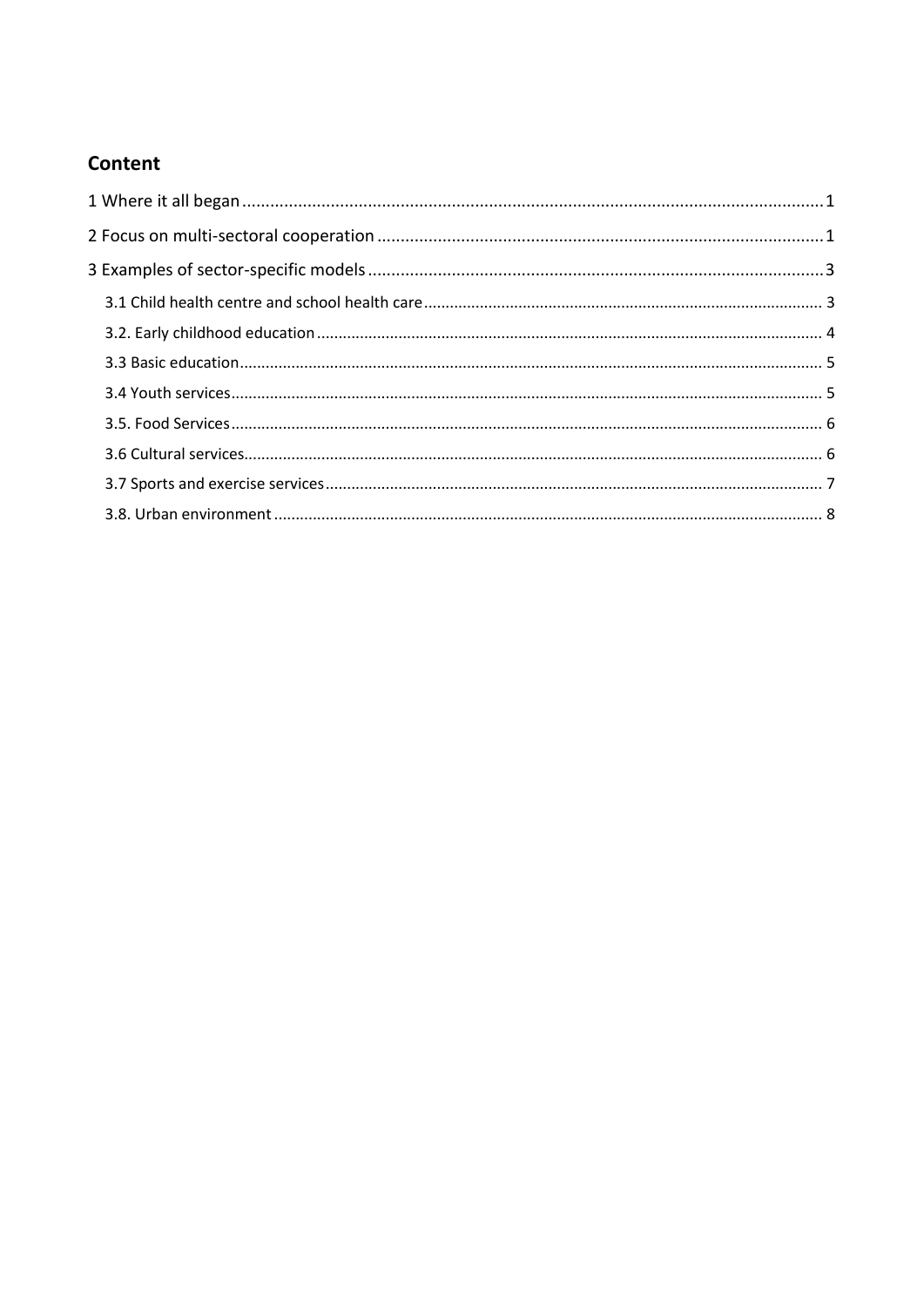# <span id="page-2-0"></span>**1 Where it all began**

The Healthy Kids of Seinäjoki model is based on the National Obesity Programme launched in 2013, which was implemented in Seinäjoki in the years 2013–2020. The programme was based on the Finnish Institute for Health and Welfare's (THL) National Obesity Programme for the years 2012–2018. The results of Seinäjoki's programme received both national and international attention, which resulted in the Healthy Kids of Seinäjoki operating model. *The Healthy Kids of Seinäjoki development platform as a regional strength and source of business growth* project in the years 2019–2021 focused on creating a development platform that aims to involve companies and organisations operating in the Seinäjoki area in promoting the well-being and health of children, young people and families with children.

# <span id="page-2-1"></span>**2 Focus on multi-professional cooperation**

Welfare management, i.e. promoting the well-being and health of the area's residents, is based on laws and regulations, and the operations are also guided by national health promotion recommendations. Seinäjoki's HKS model aims to highlight how well-being promotion work belongs to all sectors. Both the health care centre's physician and the person sanding the driveways do important work to promote the well-being and health of the residents.

At the heart of the Seinäjoki's Healthy Kids of Seinäjoki (HKS) model is the Health in All Policies (HIAP) approach, in which the city's various sectors, organisations and companies jointly contribute to the wellbeing and health of the population, and build an environment for children, young people and families with children in Seinäjoki that supports well-being. The main driving idea of the HKS model is the multi-sectoral cooperation between different operators. Inclusion is also an important part of the work, so the HKS operating model involves children, young people and families with children as part of the development of services by involving them by various means. When local residents have the opportunity to influence the planning for well-being and their own living environment, they are content and thus feel better. In order to monitor the progress of the work, it is important to link the objectives to the municipal welfare report and plan, as well as to other local and sectoral plans and strategies concerning children, young people and families with children.

The graph below shows how the HKS operating model affects each sector and entity, taking into account the well-being of children, young people and families with children living in the area (Graph 1). Examples of operations as well as multi-sectoral joint projects and operating models according to the HKS model are listed in the graph. This is a good example of how different sectors and industries work together to promote the well-being of children, young people and families with children.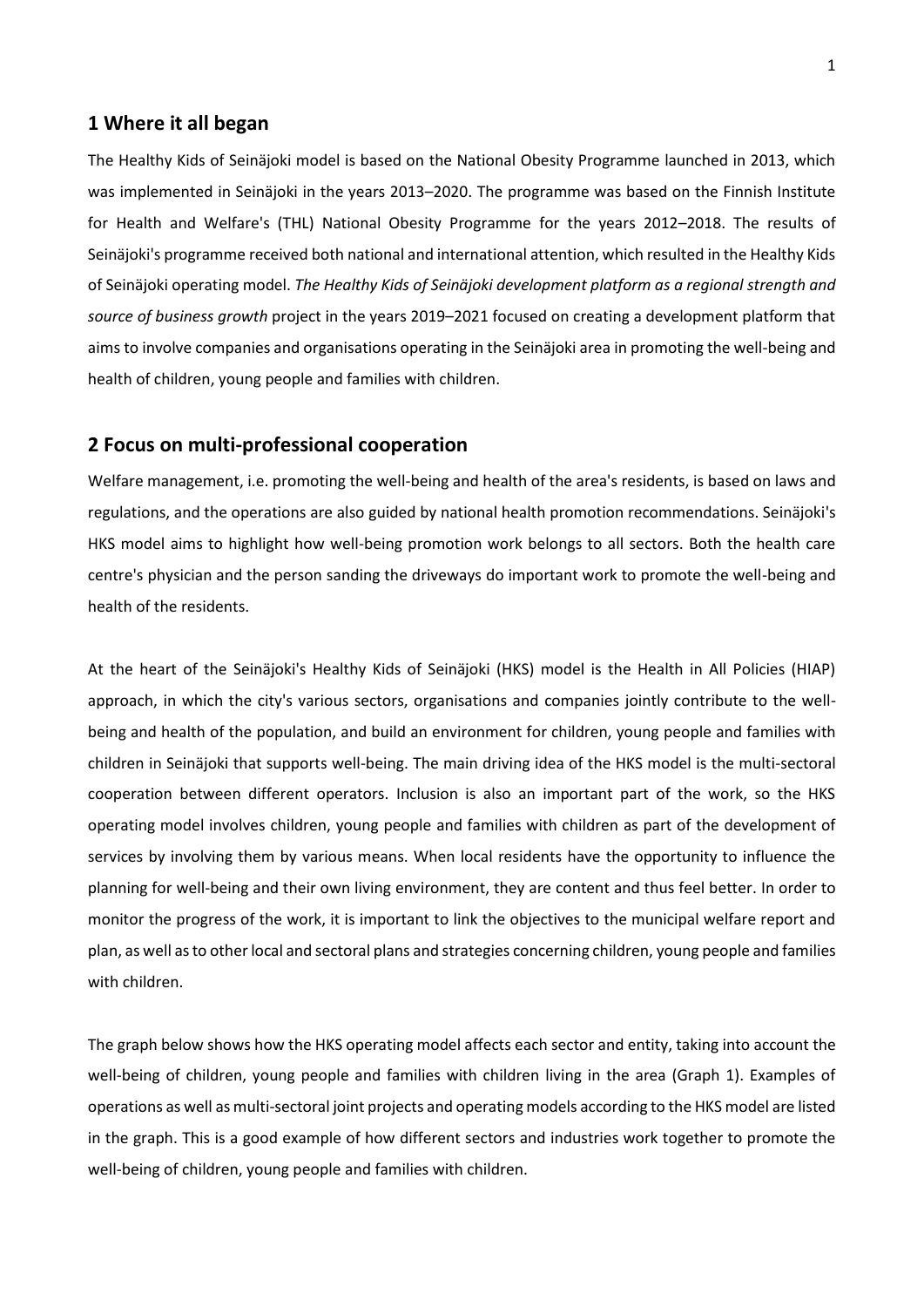

Graph 1: Healthy Kids of Seinäjoki model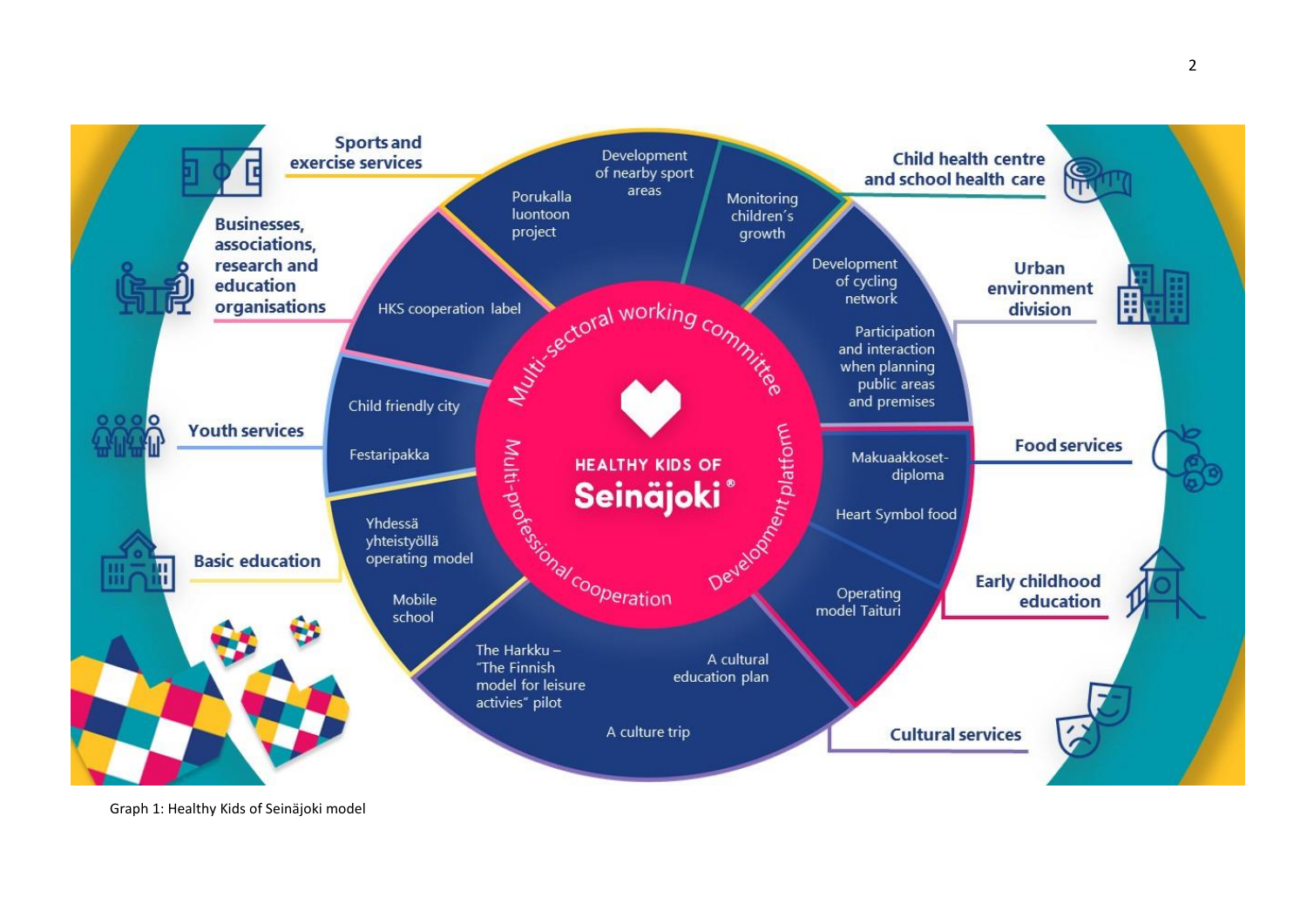The mayor has set up a multi-sectoral HKS steering group, where representatives of different sectors, organisations and companies meet together. The steering group consists of operators from different sectors in the city, as well as from Seinäjoki University of Applied Sciences, Into Seinäjoki Oy, Sedu and the Hospital District of South Ostrobothnia. The organisations in the steering group are represented by the Mannerheim League for Child Welfare. The HKS Steering Group supports the promotion of the well-being and health of children, young people and families in Seinäjoki and offers the opportunity for cooperation and the setting of common goals. The Steering Group coordinates HKS operations and its continuous development, cooperation with companies and communities, and evaluates the HKS operations and its effectiveness to support information management.

The steering group also manages the HKS cooperation label and decides on the criteria on which companies and organisations can use the label. The cooperation label is awarded to organisations applying for it who promote the well-being and health of children, young people and families with children through their own activities.

The HKS development platform offers companies and organisations the opportunity to develop solutions in an authentic urban environment together with users and other companies and stakeholders. The aim of the platform is to develop new solutions for promoting the well-being and health of children, young people and families with children.

# <span id="page-4-0"></span>**3 Examples of sector-specific models**

#### <span id="page-4-1"></span>**3.1 Child health centre and school health care**

During the obesity programme, Seinäjoki started to monitor children's growth statistics more closely. Since the official end of the programme, monitoring has continued at the child health centre for children aged 2 and 5 and 1st and 5th graders. Different indicators help to monitor the health and well-being of children and families with children, and through that invest in the right entities in guidance situations. The aim is to guide and listen to families through various meetings, such as family coaching, parents' nights and examinations. In addition, with various customer and citizen panels, surveys and other participation tools, the citizens are encouraged to participate in the development of the city. The city also strives to cooperate closely with various organisations, such as the Mannerheim League for Child Welfare (MLL) and the Finnish Heart Association, which are actively involved in the everyday lives of families. Cooperation with the Hospital District of South Ostrobothnia's outpatient clinic services for paediatric patients is also an important part of monitoring the well-being of children and young people in particular. A project to promote going into nature together with other people ('Porukalla luontoon'), which has been carried out in cooperation with sports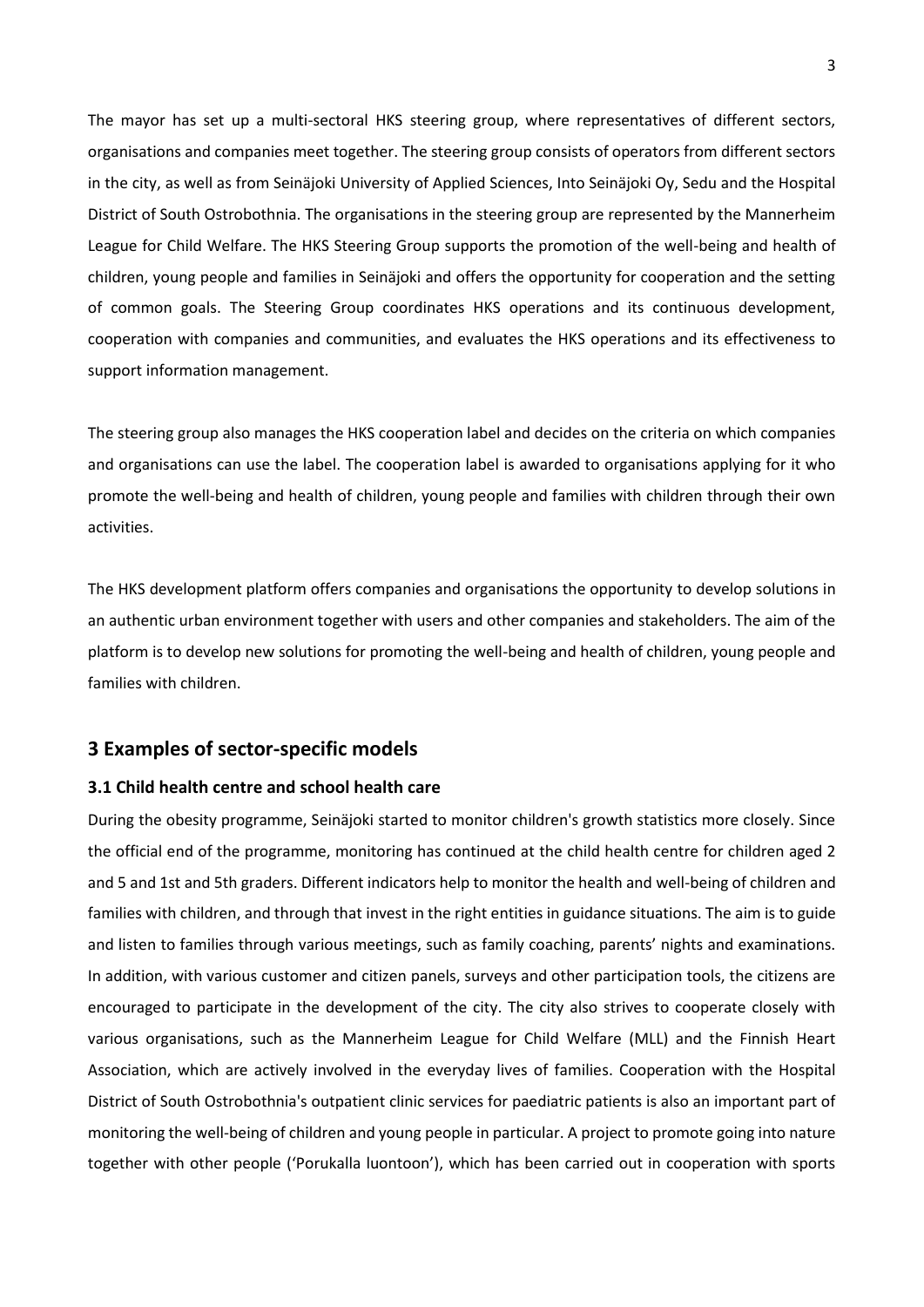services, encourages adults and children to have joint exercise moments. In the project, sports services organise guided sports and playtimes outdoors, which are open to everyone and take place in daycare centre yards and in the surrounding area.

# <span id="page-5-0"></span>**3.2. Early childhood education**

The various legislative, guiding documents for early childhood education and care as well as council-level objectives include promoting the well-being of children in the everyday life of early childhood education and pre-school education. The specific aim is related to preventing the social exclusion of children, healthy nutrition and increasing physical activity.

Food services and early childhood education plan the food offered to children in a joint cooperation. *Sapere* is a food education method in which children get to know the world of food through their senses. Several day care centres in Seinäjoki have been awarded the *Makuaakkoset diploma*, which is a recognition granted to daycare centres for promoting nutritionally, educationally and ecologically sustainable eating. The diploma shows that the daycare centre ensures that the objectives for nutrition and health education as well as for education on the teaching of manners is set for day-care meals are fulfilled.

The city's sectors and other actors, such as architects, cooperate, for example, when designing the locations of daycare centres and their indoor and outdoor premises. Children are also involved in the planning. This will make the premises versatile and encourage children to be creative, to have different social structures (friend relationships, play) and to move around. The yards of the daycare centres are used by residents of the residential area in the evenings. This has been actively marketed to the residents of the area. Operating equipment for adults will be acquired for the yards of the new daycare centres, as well. Early childhood education encourages families to jointly use nearby sports facilities. Moving in the close surroundings of your home and exploring nature does not require special equipment, and it is possible for everyone.

There are parents' groups operating in day care centres that enable the social interactions of children's parents and the innovation operations. In addition, various government grants and project funding will be used to develop these working methods that support the overall well-being of children in early childhood education and pre-school education. Together with cultural services, an ever-evolving operating model ('Taituri') for early childhood education and care has been created.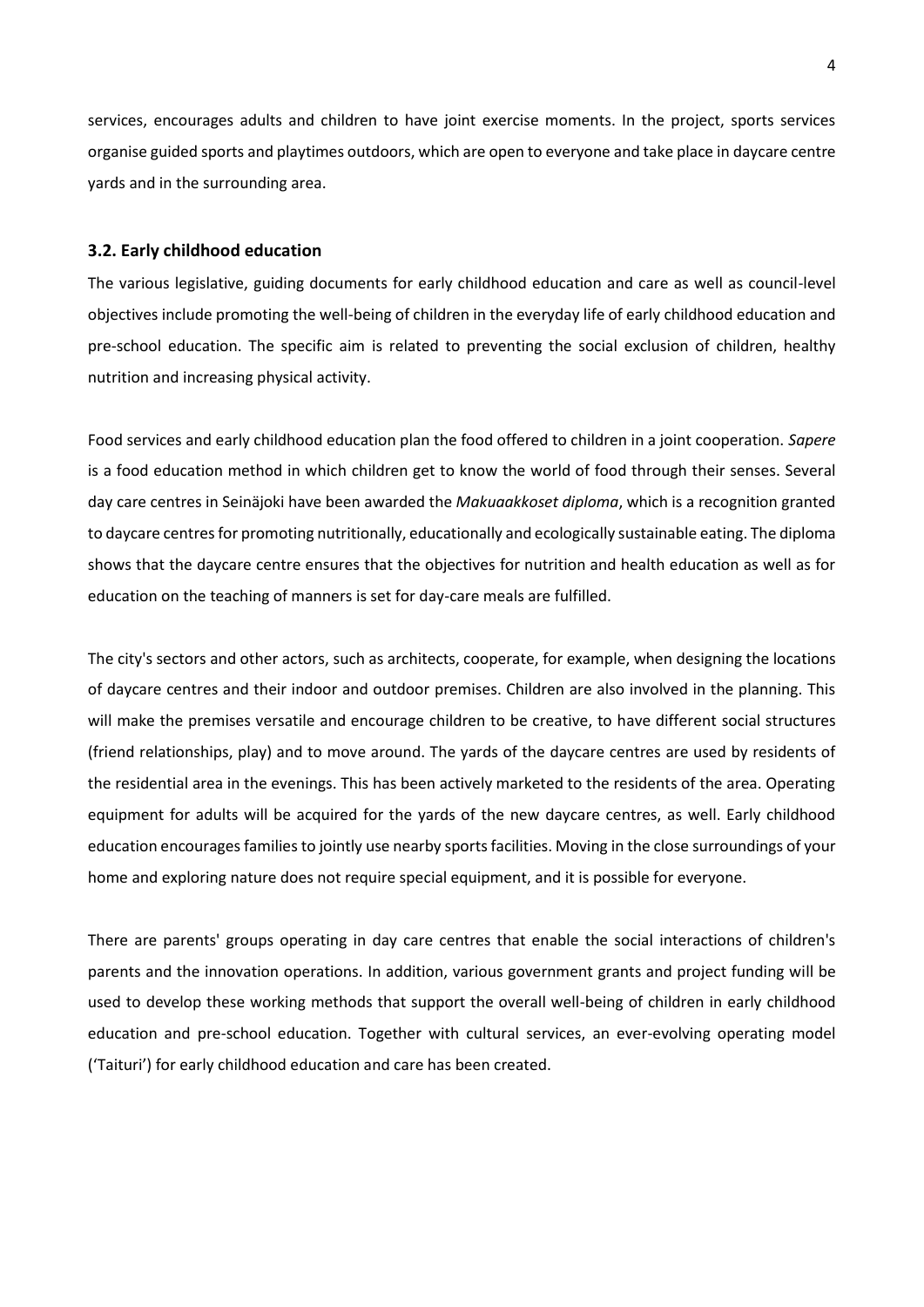#### <span id="page-6-0"></span>**3.3 Basic education**

In basic education, health and well-being are featured according to the themes that change every 1-2 years. A cooperation group is active in the planning of pre-school and elementary education in order to plan teaching and club activities as multi-sectoral as possible. Basic education also cooperates with cultural operators for education to take into account the support provided by culture for well-being. Several Seinäjoki comprehensive schools are participating in the Mobile School ('Liikkuva koulu') programme, which encourages schools to take into account the possibilities of increasing physical activity in a multi-sectoral way in the structure of the school day and during school trips. Schools aim to design nearby sports facilities so that they are at good locations and easily accessible. The aim is to utilise sports gyms in schools in the evenings by coordinating the use in cooperation with sports services.

Separate operating models, such as positive pedagogics, mentoring activities in basic education and the *Yhdessä yhteistyöllä* operating model aim to emphasise the importance of cooperation and communication in promoting well-being and health. The *Yhdessä yhteistyöllä* operating model is based on the utilisation of multi-professional competences, the participation of pupils and the cooperation between home and school. The operating model strengthens the culture of trust and increases social equality. The operating model is discussed annually in a community pupil welfare group and reviewed with the pupils and staff. In addition, the pupils' guardians will be informed about the operating model. The operating model is already used in early childhood education, so children are familiar with the model when moving to basic education.

#### <span id="page-6-1"></span>**3.4 Youth services**

Youth services are part of the multi-sectoral working group EHKÄPÄ, which focuses on preventive substance abuse work for children and young people. The aim of the working group is to prevent and reduce the harm caused by substance use to substance users, their loved ones as well as to society. The aim is to include preventive substance abuse work in the operating idea of the different occupational groups, to support parenthood and to carry out substance abuse work as planned, continuous and transformative. Seinäjoki implements the national *Pakka* operating model, which is a model developed for preventing alcohol, tobacco and gambling harm. The aim of the operating model is to communally prevent substance abuse in the locality. In Seinäjoki, the operating model has been used, for example, in the *Festaripakka* operations. The *Festaripakka* operations promote responsible partying and an urban environment free of intoxicants. The aim of the operations is to prevent the use of drugs by young people and to increase safety, especially during summer events. In addition, the operations include an extensive PR campaign, implementation to the city and training for retail stores and restaurants. The *Festaripakka* operations are carried out in cooperation with the city's operators, event organisers, authorities, local businesses, organisations and residents.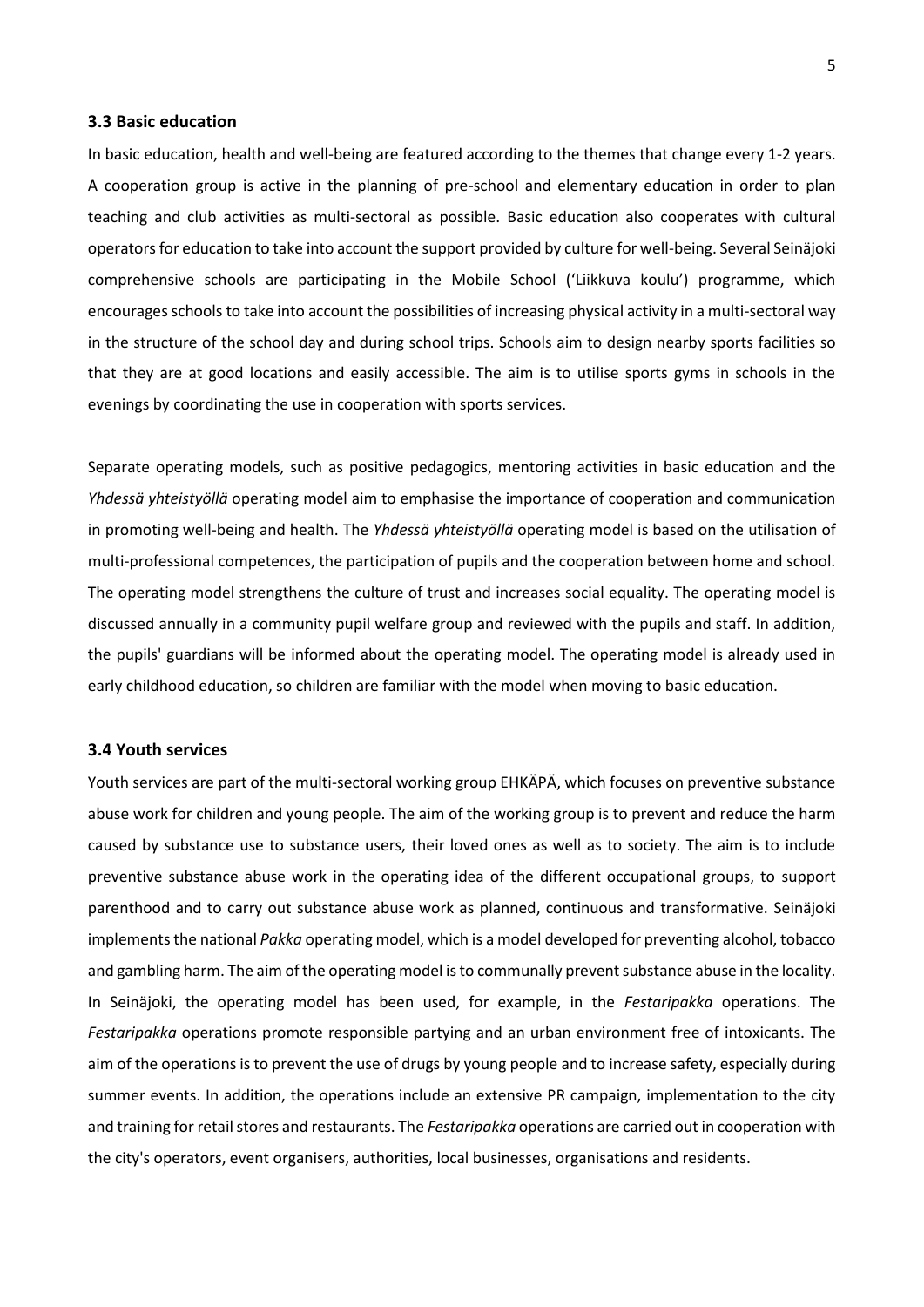The operations of Seinäjoki Youth Council are organised out of the youth services. The Youth Council cooperates with local young people, youth services and municipal decision-makers, among others. The Seinäjoki Youth Council is actively involved in the city's decision-making and deserved recognition of its activity when it was elected youth council of the year in 2020.

The *Tolkkupaja* project is a youth services development project that aims to support and guide young people under the age of 30 towards inclusion, education and working life. The project strengthens young people's life skills and functional capacity, as well as social skills and strengths that clarify young people's future plans. Functionality, creativity, inclusion and one's own strengths are at the heart of the project. The contents of the project work and action groups are implemented together with young people and professionals from different fields.

#### <span id="page-7-0"></span>**3.5. Food Services**

As has already been pointed out above, food services cooperate with early childhood education and basic education. On the early childhood education side, food service representatives plan the food that will be served together with the children. Basic education cooperates with food services in order to develop school meals from the point of view of users, e.g. at the hand of the school food committees. In addition, food services take into account the instructions of the *Heart Symbol* in their food preparation, which means that lunch is a good choice from a health point of view. Food services know that food is more than just nutrition. That's why food services also want to invest in, for example, the comfort of the dining area and the customer service skills of the food service personnel. The goal of food services is that the customer can enjoy their meals in a comfortable environment without haste, enjoying their mealtime with all their senses. Food services also want to support local entrepreneurship by providing local food. Suppliers include Atria, Lapuan leipä, Pirjon Pakari and Kurikan Kotipirtti.

# <span id="page-7-1"></span>**3.6 Cultural services**

As the HKS model affects the decision-making of each sector, culture in Seinäjoki is seen as a topic that runs through each sector and is developed together with experts from different sector. The city has *a cultural education plan* that runs from early childhood education to 9th grade The City of Seinäjoki's cultural education plan offers all pupils in grades 0–9 of comprehensive schools a cultural trip that includes visits to cultural institutions and sites in the Seinäjoki area. The visits include supporting guidance for the art experience, as well as teaching materials for class work. In addition, workshop activities and visiting performances from different aspects of art are organised in the schools of the area. The contents of the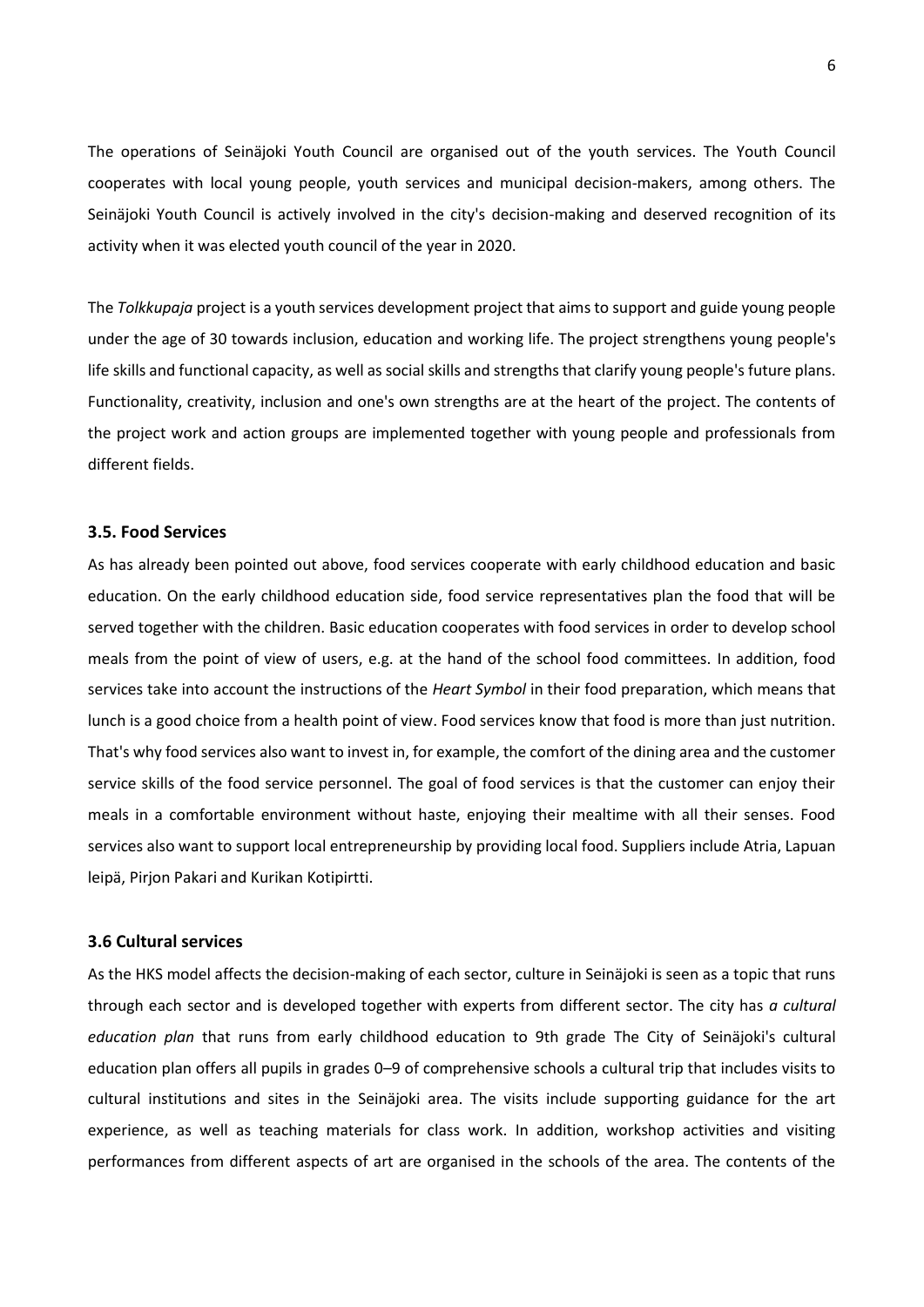cultural visits are planned in cooperation with experts from the fields of education and culture. In addition, there is a lot of cultural work done in Seinäjoki with the elderly citizen. The message of cultural services is that culture belongs to every age group. Cultural services want to be on the side of the weaker party; especially those who can't access culture themselves. Cultural well-being means the individual or communal experience that culture and art increase or are connected to well-being.

During spring 2021, a joint pilot of cultural, educational and welfare services was launched in Seinäjoki in connection with children's hobbies. The *Harkku – harrastamisen arkku* pilot includes themes of hobbies, friends, culture and sports. The aim is to provide children with meaningful activities in connection with the school day, to raise their self-esteem and knowledge, and to develop social relationships. In the pilot, the worker goes to schools to meet students, hear feedback and children's and young people's ideas for developing their activities. Particular attention will be paid to reaching children and young people who have not found a meaningful hobby. Additionally, the pilot is looking for ways to support children's and young people's self-motivated hobbies. The target group of the activities is grades 1 to 9 of comprehensive education as well as pupils in additional education.

The Children's Cultural Centre Louhimo is a children's cultural centre specialising in music and circus in the City of Seinäjoki. Louhimo's operational idea is to work to improve the well-being of children and young people by providing them with high-quality arts and cultural services and by making art and culture with them.

#### <span id="page-8-0"></span>**3.7 Sports and exercise services**

The previous paragraphs have already highlighted projects in sports and exercise services with different sectors such as early childhood education and basic education. Sports and exercise services want to reach children and young people who are excluded or opt out of traditional club sports. Due to the growing popularity of self-motivated physical activity and the diversification of the variety in sports, sports services have been involved in building e.g. frisbee golf courses and kick scooter and skateboarding facilities. The aim is to prevent obesity and obesity-related diseases among children and young people by encouraging families to exercise activity. One example is the previously mentioned *Porukalla liikkeelle* project, in which one of the measures of the project has been the establishment of family sports clubs. In addition, sports services employ a sports instructor focusing on children's and young people's sports offerings, who cooperates interdisciplinary with early childhood education, teaching services and youth services. Swimming school activities have also been integrated into educational activities so that sports services coordinate swimming school activities from early childhood education to sixth grade in cooperation with early childhood education